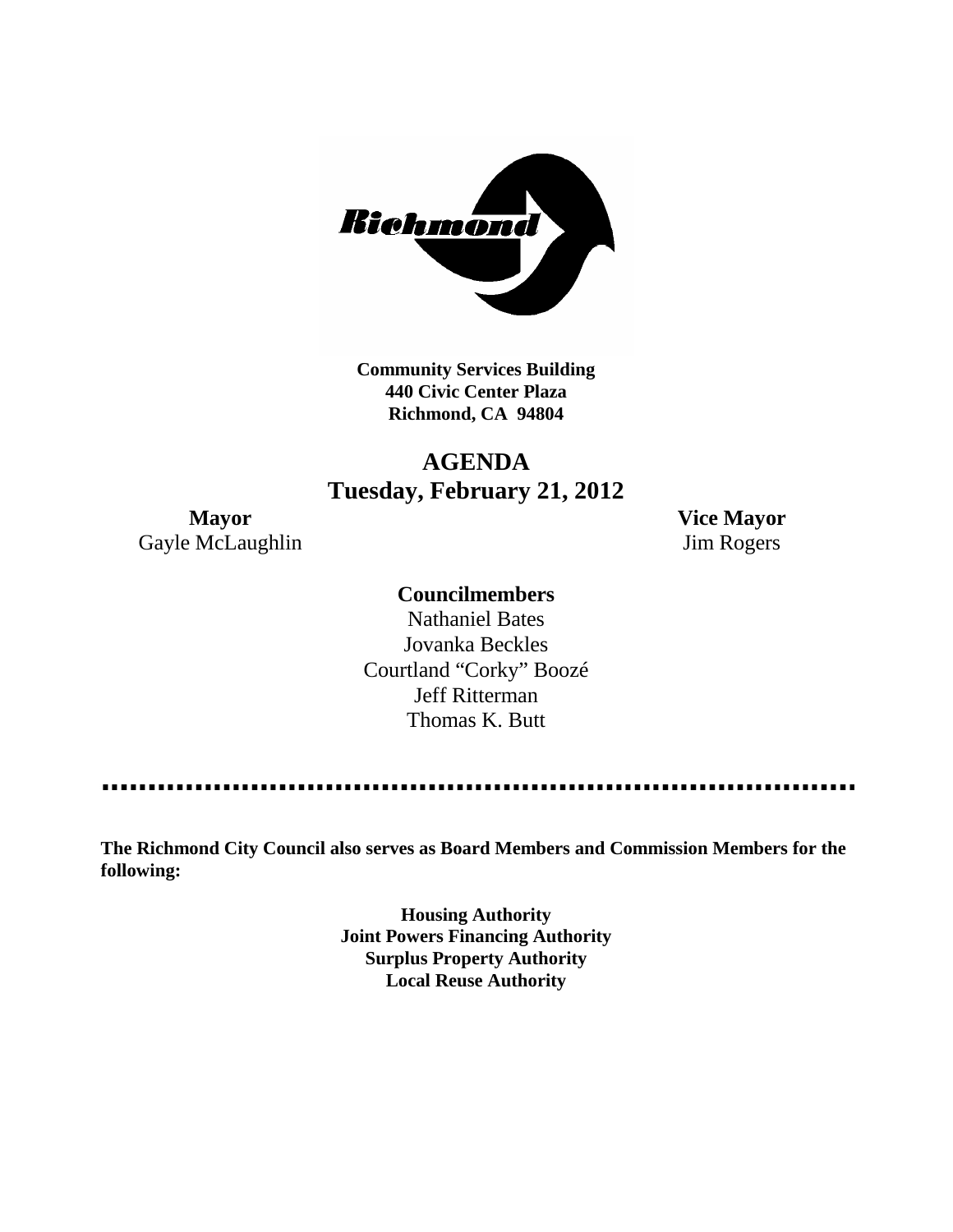# **MEETING PROCEDURES**

The City of Richmond encourages community participation at its City Council meetings and has established procedures that are intended to accommodate public input in a timely and time-sensitive way. As a courtesy to all members of the public who wish to participate in City Council meetings, please observe the following procedures:

**PUBLIC COMMENT ON AGENDA ITEMS:** Anyone who desires to address the City Council on items appearing on the agenda must complete and file a pink speaker's card with the City Clerk **prior** to the City Council's consideration of the item. Once the City Clerk has announced the item and discussion has commenced, no person shall be permitted to speak on the item other than those persons who have submitted their names to the City Clerk. Your name will be called when the item is announced for discussion. **Each speaker will be allowed TWO (2) MINUTES to address the City Council on NON-PUBLIC HEARING items listed on the agenda.**

**OPEN FORUM FOR PUBLIC COMMENT:** Individuals who would like to address the City Council on matters not listed on the agenda or on **Presentations, Proclamations and Commendations, Report from the City Attorney, or Reports of Officers** may do so under Open Forum. All speakers must complete and file a pink speaker's card with the City Clerk **prior** to the commencement of Open Forum. **The amount of time allotted to individual speakers shall be determined based on the number of persons requesting to speak during this item. The time allocation for each speaker will be as follows: 15 or fewer speakers, a maximum of 2 minutes; 16 to 24 speakers, a maximum of 1 and one-half minutes; and 25 or more speakers, a maximum of 1 minute.**

#### **SPEAKERS ARE REQUESTED TO OCCUPY THE RESERVED SEATS IN THE FRONT ROW BEHIND THE SPEAKER'S PODIUM AS THEIR NAME IS ANNOUNCED BY THE CITY CLERK.**

**CONSENT CALENDAR:** Consent Calendar items are considered routine and will be enacted, approved or adopted by one motion unless a request for removal for discussion or explanation is received from the audience or the City Council. A member of the audience requesting to remove an item from the Consent Calendar must complete and file a speaker's card with the City Clerk **prior to the City Council's consideration of Agenda Review.** An item removed from the Consent Calendar may be placed anywhere on the agenda following the City Council's agenda review.

*The City Council's adopted Rules of Procedure recognize that debate on policy is healthy; debate on personalities is not. The Chairperson has the right and obligation to cut off discussion that is too personal, too loud, or too crude.*

**\*\*\*\*\*\*\*\*\*\*\*\*\*\*\*\*\*\*\*\*\*\*\*\*\*\*\*\*\*\*\*\*\*\*\*\*\*\*\*\*\*\*\*\*\*\*\*\*\*\*\*\*\*\*\*\*\*\***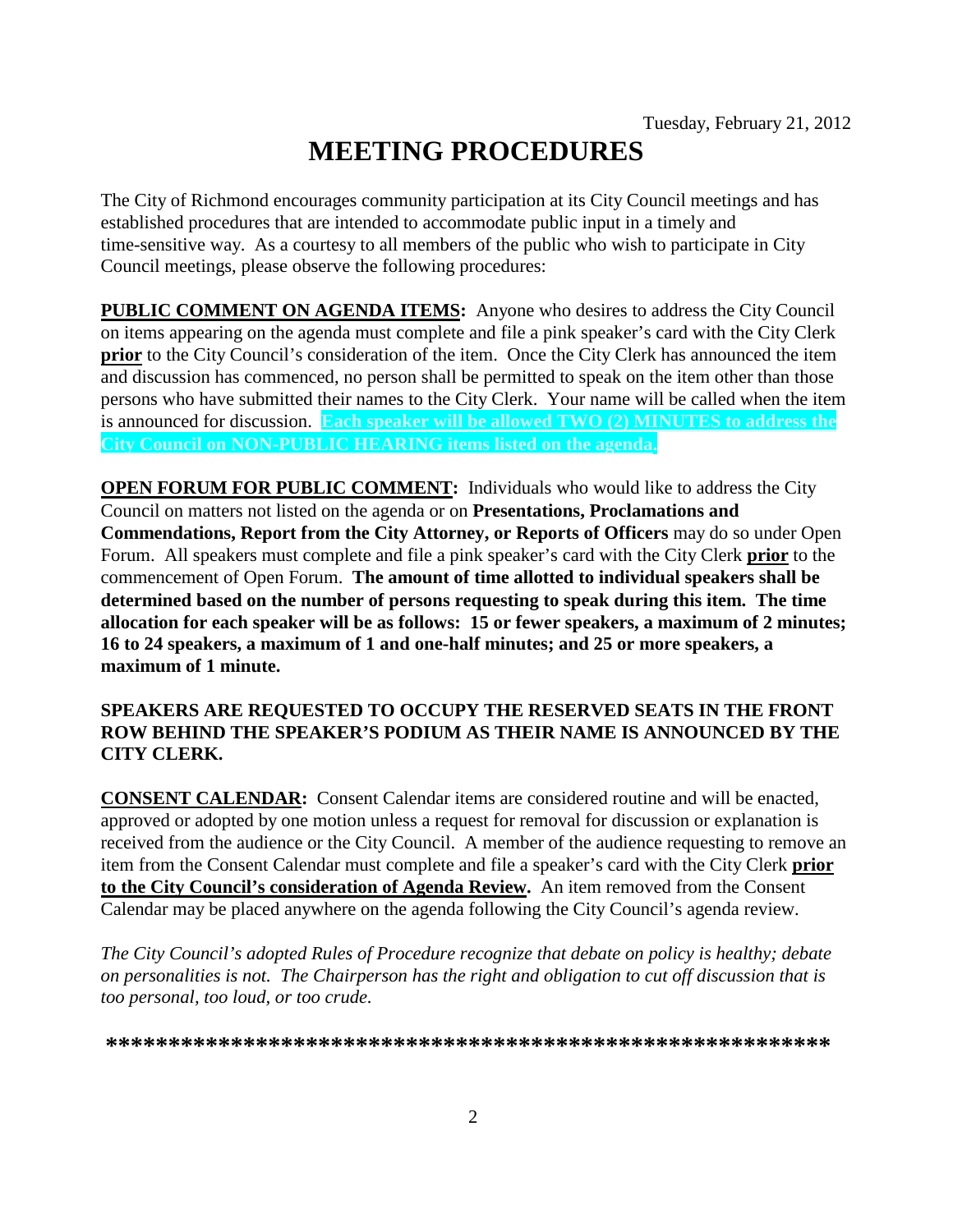## **EVENING OPEN SESSION**

#### 5:00 p.m.

#### **A. ROLL CALL**

#### **B. PUBLIC COMMENT**

#### **C. ADJOURN TO CLOSED SESSION**

## **CLOSED SESSION**

Shimada Room of the Community Services Building

#### **A. CITY COUNCIL**

**A-1.** CONFERENCE WITH LEGAL COUNSEL - EXISTING LITIGATION (Subdivision [a] of Government Code Section 54956.9):

Richmond/In re Municipal Derivative Antitrust Litigation

Securities and Exchange Commission vs. GE Funding Capital Market Services, Inc.

#### **A-2.** CONFERENCE WITH REAL PROPERTY NEGOTIATOR (Government Code Section 54956.8):

Property: 1322 Canal Boulevard, Richmond, CA (General Warehouse) and Rigger's Loft City Negotiators: Jim Matzorkis and Bill Lindsay Other Negotiating Parties: General Services Administration (on behalf of the National Park Service) Under Negotiation: Price and terms of payment

#### **A-3.** PUBLIC EMPLOYEE APPOINTMENT (Government Code Section 54957.6):

City Attorney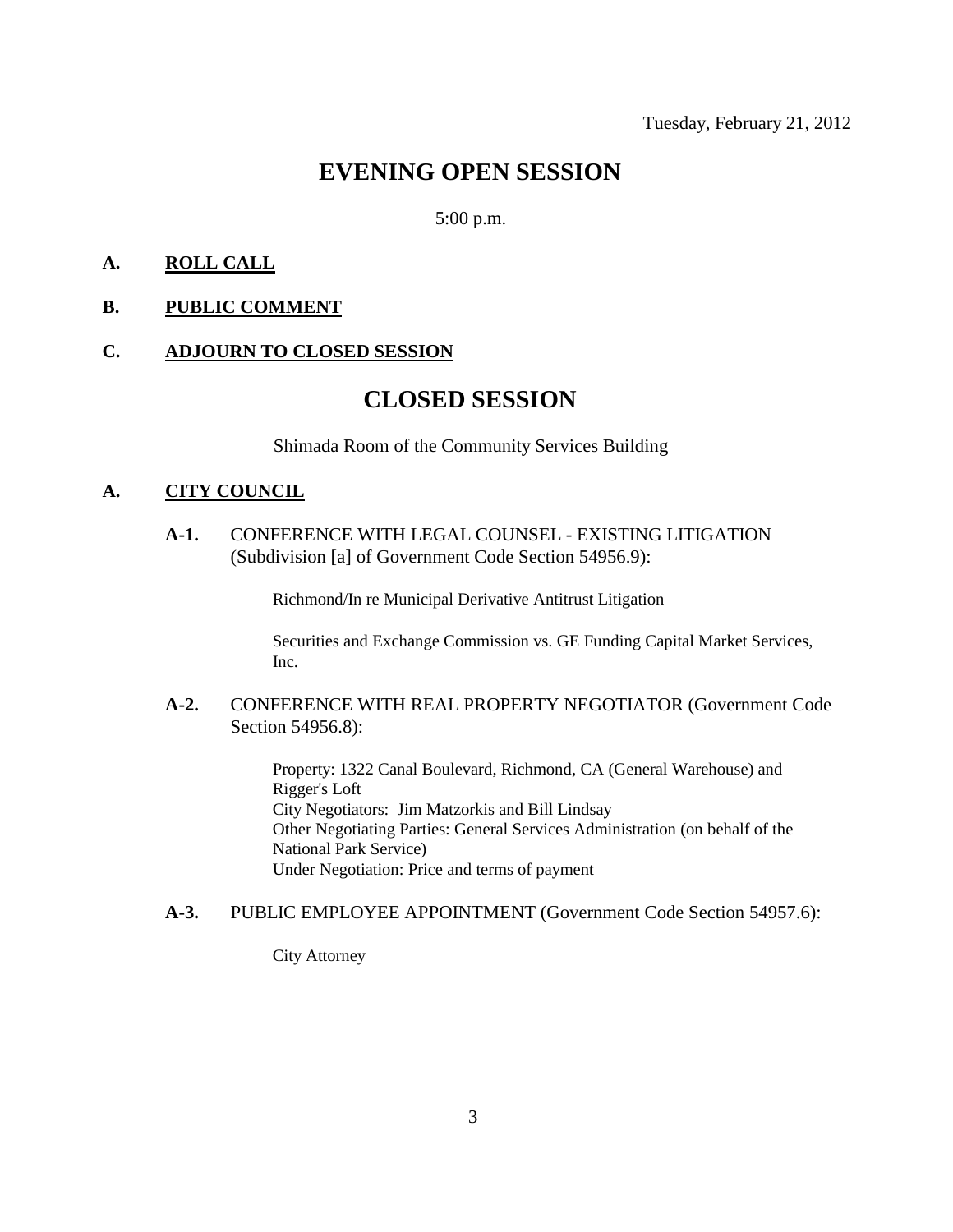## **REGULAR MEETING OF THE CITY OF RICHMOND AS SUCCESSOR AGENCY FOR THE RICHMOND COMMUNITY REDEVELOPMENT AGENCY/RICHMOND CITY COUNCIL**

6:30 p.m.

- **A. PLEDGE TO THE FLAG**
- **B. ROLL CALL**
- **C. READING OF THE CODE OF ETHICS**
- **D. STATEMENT OF CONFLICT OF INTEREST**
- **E. OPEN FORUM FOR PUBLIC COMMENT**
- **F. AGENDA REVIEW**

#### **G. PRESENTATIONS, PROCLAMATIONS, AND COMMENDATIONS**

- **G-1.** PROCLAMATION honoring Black History Month February 2012 Mayor McLaughlin (620-6503) and Councilmember Beckles (620-6581).
- **G-2.** PRESENTATION of a \$1 million check from the Rosie the Riveter Trust to the City of Richmond as partial repayment of the bridge loan approved by the City Council in connection with the restoration of the Maritime Center - Mayor McLaughlin (620-6503) and Councilmember Butt (620-6581).

#### **H. REPORT FROM THE CITY ATTORNEY OF FINAL DECISIONS MADE AND NON-CONFIDENTIAL DISCUSSIONS HELD DURING CLOSED SESSION**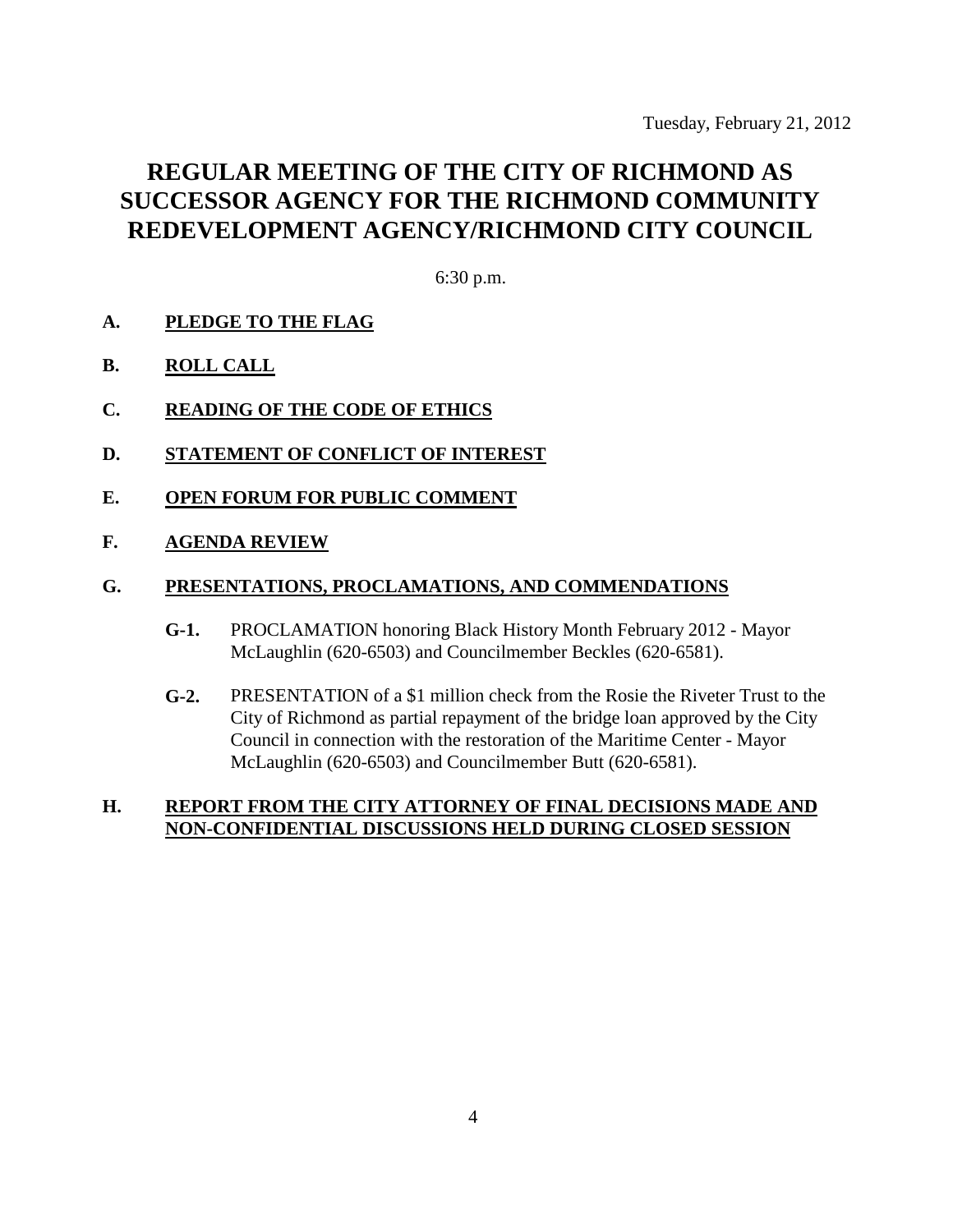### **I. CITY OF RICHMOND AS SUCCESSOR AGENCY FOR THE RICHMOND COMMUNITY REDEVELOPMENT AGENCY CONSENT CALENDAR**

**I-1.** ADOPT resolutions authorizing: 1) execution of a contract with Questa Engineering Corporation in an amount not to exceed \$615,235; and 2) execution and submission of an allocation request to MTC for Regional Measure 2 funds, for the design and engineering improvements along Nevin Avenue between the Richmond BART Station and 19th Street (This item was not reviewed by the Finance Committee due to the cancellation of its January 6, 2012, and February 3, 2012 meetings) - Successor Staff to the Richmond Community Redevelopment Agency (Alan Wolken 307-8140).

#### **J. CITY COUNCIL CONSENT CALENDAR**

- **J-1.** APPROVE a contract with Precision Concrete Cutting to provide concrete sidewalk cutting services to eliminate sidewalk tripping hazards in an amount not to exceed \$40,000 per year on an as-needed basis, and subject to funding availability for a term of three years - Public Works Department (Yader A. Bermudez 231-3008). This item was continued from the February 7, 2012, meeting.
- **J-2.** APPROVE the purchase of a replacement trencher from Ditch Witch Bay Area for use by the Parks and Landscape Division of the Public Works Department in an amount not to exceed \$58,000 - Public Works Department (Yader A. Bermudez 231-3008). This item was continued from the February 7, 2012, meeting.
- **J-3.** APPROVE the minutes of the February 7, 2012, meeting City Clerk's Office (Diane Holmes 620-6513).
- **J-4.** APPROVE a contract with CPS HR Consulting to develop and administer an examination for Firefighter Trainee in an amount not to exceed \$39,500 for a term from March 1, 2012, to December 31, 2012 - Human Resources Management Department (Leslie Knight 620-6600).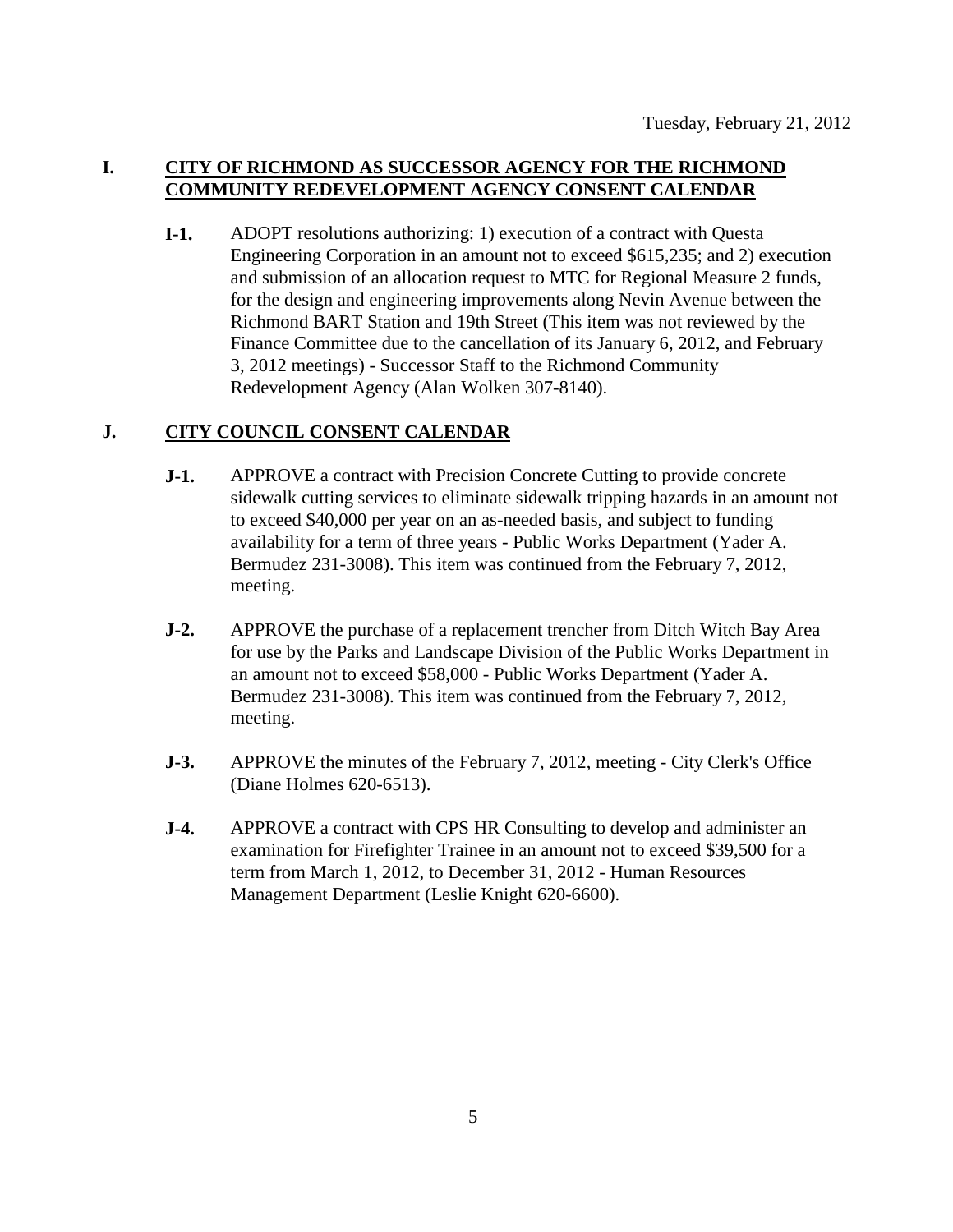- **J-5.** ADOPT a resolution approving the final mitigated negative declaration and APPROVE a Construction Contract with Bay Cities Paving and Grading, the lowest responsive bidder, for the Via Verdi Repair Project: San Pablo Creek Culvert Replacement in an amount not to exceed \$5,840,075.40 with an additional construction contingency not to exceed 15%, for a total budget of \$6,716,086.71 (This item was not reviewed by the Finance Committee due to the time sensitivity nature of this project and outside agency deadlines) - Engineering Services Department (Edric Kwan 621-1825/Tawfic Halaby 621-1612).
- **J-6.** APPROVE a three-year contract, with the option of two one-year extensions, with Bay Marine Boatworks for boat maintenance services in an amount not to exceed \$48,054 for three years, and \$16,018 each year thereafter, if the contract is extended - Police Department (Chief Chris Magnus 621-1802).
- **J-7.** ADOPT a resolution authorizing the City Manager to execute loan agreement(s) and all agreements necessary to obtain financing through the On-Bill Financing (OBF) and On-Bill Repayment (OBR) programs with Pacific Gas & Electric for City facility and streetlight energy upgrades and improvements - City Manager's Office (Bill Lindsay 620-6512).
- **J-8.** APPROVE a contract with Sheldrake & Mumford, Inc. for the restoration of four tennis court surfaces at Nicholl Park and one at the Richmond Natatorium in an amount not to exceed \$29,280.30, which includes a five percent cost contingency. The contract term will be February 22, 2012, to December 31, 2012 - Public Works Department (Yader A. Bermudez 231-3008).

### **K. RESOLUTIONS**

- **K-1.** ADOPT a resolution welcoming the Lawrence Berkeley National Laboratory to Richmond, and direct the City Manager to prepare for City Council signature an appropriate memento of the press event announcing the Lab's decision to be presented to the Lab Director and staff, representatives of the University of California, Berkeley, and other officials who participated in the event and provided support to the City of Richmond in the selection process - City Manager's Office (Bill Lindsay 620-6512).
- **K-2.** ADOPT a resolution opposing the sale and purchase of rat and mouse poisons deemed an unreasonable risk to children, pets and wildlife in the City of Richmond - Councilmember Butt (620-6581), Mayor McLaughlin (620-6503), and Vice Mayor Rogers (620-6581). This item was continued from the February 7, 2012, meeting.